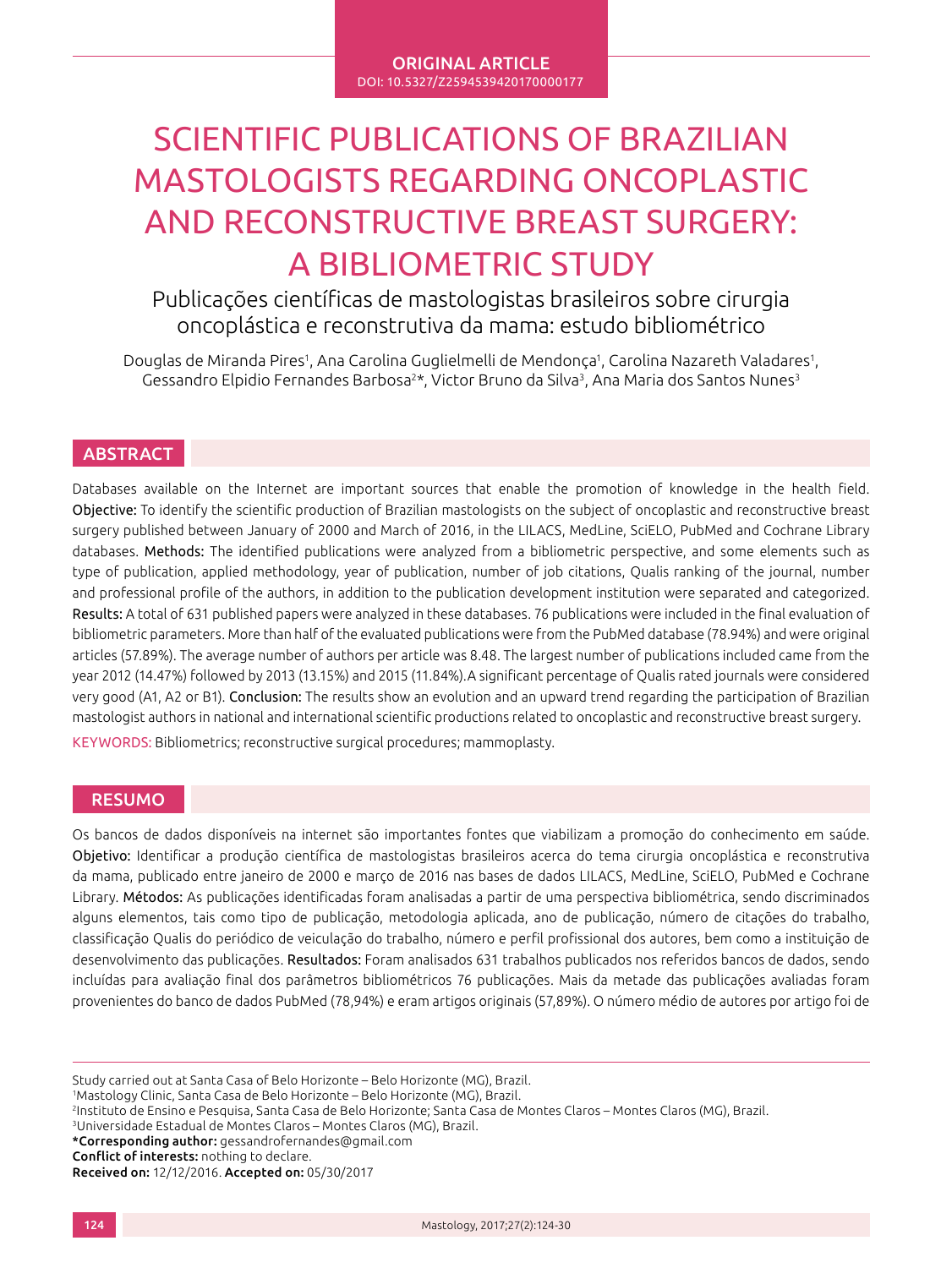8,48. Dois mil e doze foi o ano com maior número de publicações incluídas (14,47%), seguido por 2013 (13,15%) e 2015 (11,84%), e um percentual significativo da estratificação Qualis dos periódicos foi considerado muito bom (A1, A2 ou B1). Conclusão: Os resultados demonstraram uma evolução com tendência ascendente da participação de autores mastologistas brasileiros nas produções científicas nacional e internacional relacionadas à cirurgia oncoplástica e reconstrutiva da mama.

PALAVRAS-CHAVE: Bibliometria; procedimentos cirúrgicos reconstrutivos; mamoplastia.

# **INTRODUCTION**

Breast cancer is a highly prevalent neoplasia and occurs increasingly among women worldwide. The diagnostic and therapeutic advances in breast cancer treatment are constant and the number of women who outlive treatment has expressively grown. In this context, in addition to the issues strictly related to survival and oncologic results, the preservation of femininity associated with the breasts after the cancer treatment, has gained importance in the last years, with regard to aesthetic aspects, quality of life and patient satisfaction $1,2$ .

In the last decades, the surgical techniques used for the therapeutic management of breast cancer, have notably evolved, giving preference to procedures which promote both the complete resection of the tumor and the preservation of mammary tissue, which maintains the same oncological safety as other more invasive procedures<sup>3,4</sup>.

In this context, breast-conserving surgery (BCS) stands out, especially after it was reinforced as a safe and effective oncological procedure<sup>5</sup>. It was affirmed by means of a randomized study that BCS associated with radiotherapy is the treatment of choice for women with early stages of breast cancer, and who have similar oncologic results to those of a radical mastectomy. However, about 30% of traditional BCSs have late aesthetic results, which are considered unsatisfactory by patients. The adoption of preventive measures, along with the association of breast plastic surgery techniques with oncologic surgeries, aims to change this reality. Nowadays, BCSs gain new horizons, with respect to aesthetic principles and quality of life<sup>6</sup>. .

Thus emerges oncoplastic breast surgery (OBS), which is defined as the surgical removal of breast tumors followed by reconstructive breast plastic surgery techniques. OBS is based on three pillars:

- 1. ideal oncological surgery;
- 2. homolateral reconstruction; and
- 3. immediate contralateral remodeling.

This new modality allows the patient to incorporate concepts such as integrality and preservation of sexuality into their treatment, as well as the preservation of their body image. Consequently, they will have a less traumatic process of rehabilitation in addition to physical, psychological and social benefits<sup>6-10</sup>.

The OBS allows for many advantages over standard conserving surgeries. It is possible, for example, to extend the lumpectomy with the preservation of breast tissue, resulting in better aesthetic effects. Also, there is the possibility of performing, in a single session, oncoplastic reduction of the breasts and macromastia in women with breast cancer, which promotes greater patient satisfaction and reduced costs. OBSs allow for a greater range of free margins, reducing the need for surgical enlargements. In addition, no statistically significant increase in complications was observed in relation to standard conserving surgeries, indicating that these procedures should be offered to all patients undergoing surgery for oncological breast treatment<sup>11,12</sup>.

Since the advent of OBSs, an increase of texts on the results of these techniques was observed. Many discuss the methods for breast remodeling, including simple techniques, with little mobilizations of the breast, in addition to procedures with large breast volume resection. In this regard, the Brazilian Society of Mastology (*Sociedade Brasileira de Mastologia* – SBM) released, in 2015, a practical guidebook of recommendations on oncoplastic and breast reconstructive surgeries, in order to clarify several issues, which remained controversial with respect to the indication of each specific technique<sup>13</sup>.

The participation of mastologists in OBSs has been increasing, with improvements in the frequency of professionals who use this technique in their daily routine, as well as through their production of knowledge on the theme, including the development of new surgical techniques $14,15$ .

Carrying out a bibliometric study about the scientific production of Brazilian mastologists on oncoplastic breast surgery is important, considering that this methodological strategy allows for the verification of scientific production through a quantitative analysis of the publications. It measures the level of scientific production on a given subject and contributes to the management of scientific knowledge<sup>16</sup>.

Bibliometric studies allow, for instance, to evaluate the places where the studies are disseminated, the temporal evolution of the scientific production, the number of productions per institution and author, the rates of growth and progress in various scientific fields, as well as the impact of these publications on the scientific community<sup>17</sup>.

The objective of this study was to evaluate, from a bibliometric perspective, the scientific production of Brazilian mastologists regarding oncoplastic and reconstructive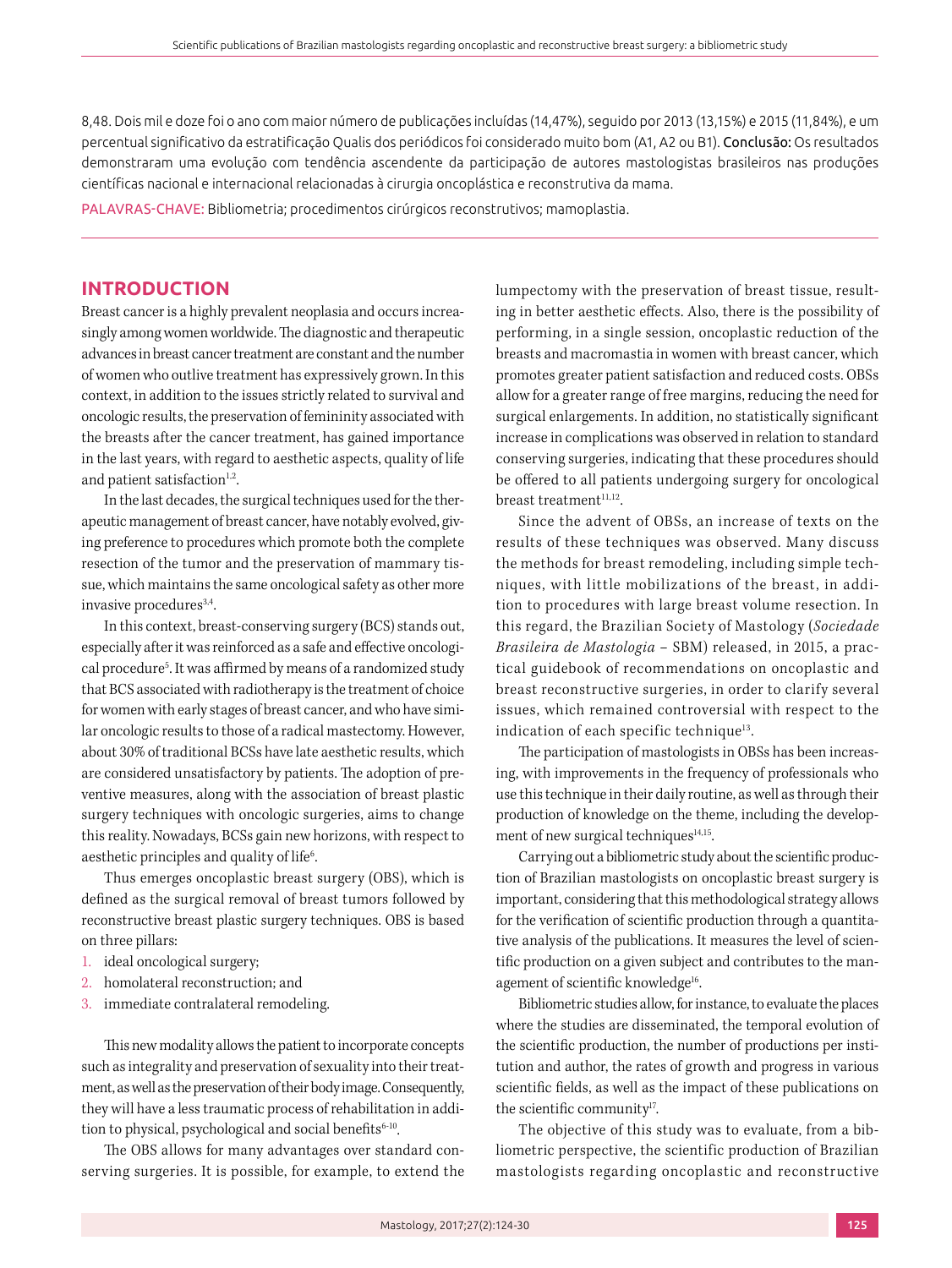breast surgery, investigating both quantitatively and qualitatively the contribution of Brazilian experience to the world's scientific community.

### **METHODS**

A systematic search was conducted in the literature for works dealing with the theme of "oncoplastic breast surgery" in the LILACS, MedLine, SciELO, PubMed and Cochrane Library databases. These databases provide scientific works online for the development of bibliographic research. The following main keywords were used in order to create a databank: oncoplastic breast surgery, breast reconstruction, *cirurgia oncoplástica da mama* and *reconstrução mamária*.

The search in LILACS and MedLine was conducted using the following search strategy: the descriptor in the subject field was the term "*cirurgia*" associated by the connector *and* to "*mama*" or "breast" in the words field and, also, the connector *and* to "oncoplastic" *or* "*oncoplástica*" *or* "*oncoplásticas*" *or*  "oncoplastics" *or* "*oncoplastie*" *or* "*oncoplastique*" *or* "*oncoplastische*" *or* "oncoplasty" *or* "*reconstrução*" *or* "reconstrucion" *or*  "reconstruction" *or* "reconstructive", also in the words field. The search in PubMed was performed according to the following method: (("breast reconstruction") *and* "oncoplastic breast surgery") *and* ("2000"[Date–Publication]: "3000"[Date– Publication]). Concomitant to the search in these databases, the strategy used in the Cochrane Library was: ("oncoplastic breast surgery") *or ("cirurgia oncoplástica da mama*") *or* ("*reconstrução mamária*") *or* ("breast reconstruction"), delimitating the year with works published from the year 2000 on. In order to avoid occasional losses induced by the use of predetermined descriptors, an empirical search was carried out with 10 authors known to write on oncoplastic surgery in Brazil. This search was based on their historical trajectory regarding scientific events, publications and participation in oncoplastic surgery committees of the SBM.

The inclusion criteria of the studies were: studies published between 2000 and 2016 dealing with the theme of oncoplastic or breast reconstructive surgeries whose authors are Brazilian doctors with the title of Mastologist. All articles published previous to 2000, by foreign authors and/or authors who had no connections to Brazilian institutions, as well as studies whose authors are companies/institutions, were excluded from the present study.

After the initial analysis and quantification of the articles was performed, a file was created in order to catalog them and carry out the bibliometric study of the scientific production. The following data were inventoried:

- database in which the publication was found;
- title of the work:
- type of publication;
- subject matter;
- methodology used;
- year of publication;
- qualis classification of the journal in which it was published;
- number of citations of the work informed by the database itself;
- total number of author in the works;
- professional profile of the authors included; and
- institution in which the work was developed.

The evaluation of this study by the Research Ethics Committee was not necessary.

#### **RESULTS**

After the bibliographic search with the proposed methodology, 631 publications were found, 18 of them in LILACS, 267 in Cochrane Library, 30 in MedLine, 169 in PubMed and 147 in SciELO. A total of 555 works were excluded for not meeting the previously established inclusion criteria or for being found more than once among the databases. Only one of the occurrences was considered for the overall count. As such, the sample of this study consisted of 76 articles, and no publications from Medline or Cochrane Library were included (Table 1). Despite the fact that this database provided the largest number of studies for analysis, the vast majority of papers — 246 publications, or 92.13% — were not of Brazilian authorship, and those that were (11 publications), were not written by mastologists.

Of the 76 publications studied, most of them were original articles (44 articles/57.89%). Table 1 presents the relation of the remaining types of studies. The most common methodological approaches used in the articles were retrospective (22 articles/28.94%), prospective (10 articles/13.15%) and cross-sectional (10 articles/13.15%).

All works addressing oncoplastic breast surgery and/or direct or indirect breast reconstruction were considered, focusing on surgical techniques, surgical post-treatment complications, quality of life and oncoplastic postoperative aesthetic evaluation, all of which are depicted in Graphic 1. The majority of the works showed the main subject performing breast reconstruction after mastectomy through many techniques, such as myocutaneos or muscular flaps and the use of expanders and prostheses. Due to the fact that the reconstruction of fat tissue (lipofilling) has great prominence among breast reconstruction techniques, a separate category was created for the subject.

Only the citations of works informed by the databases were included, and as such this number was not found in 28 (36.84%) publications. The maximum number of citations of works included was 20, found in 2 (2.63%) articles (Table 1). As for the Qualis classification of the journals, the interdisciplinary evaluation was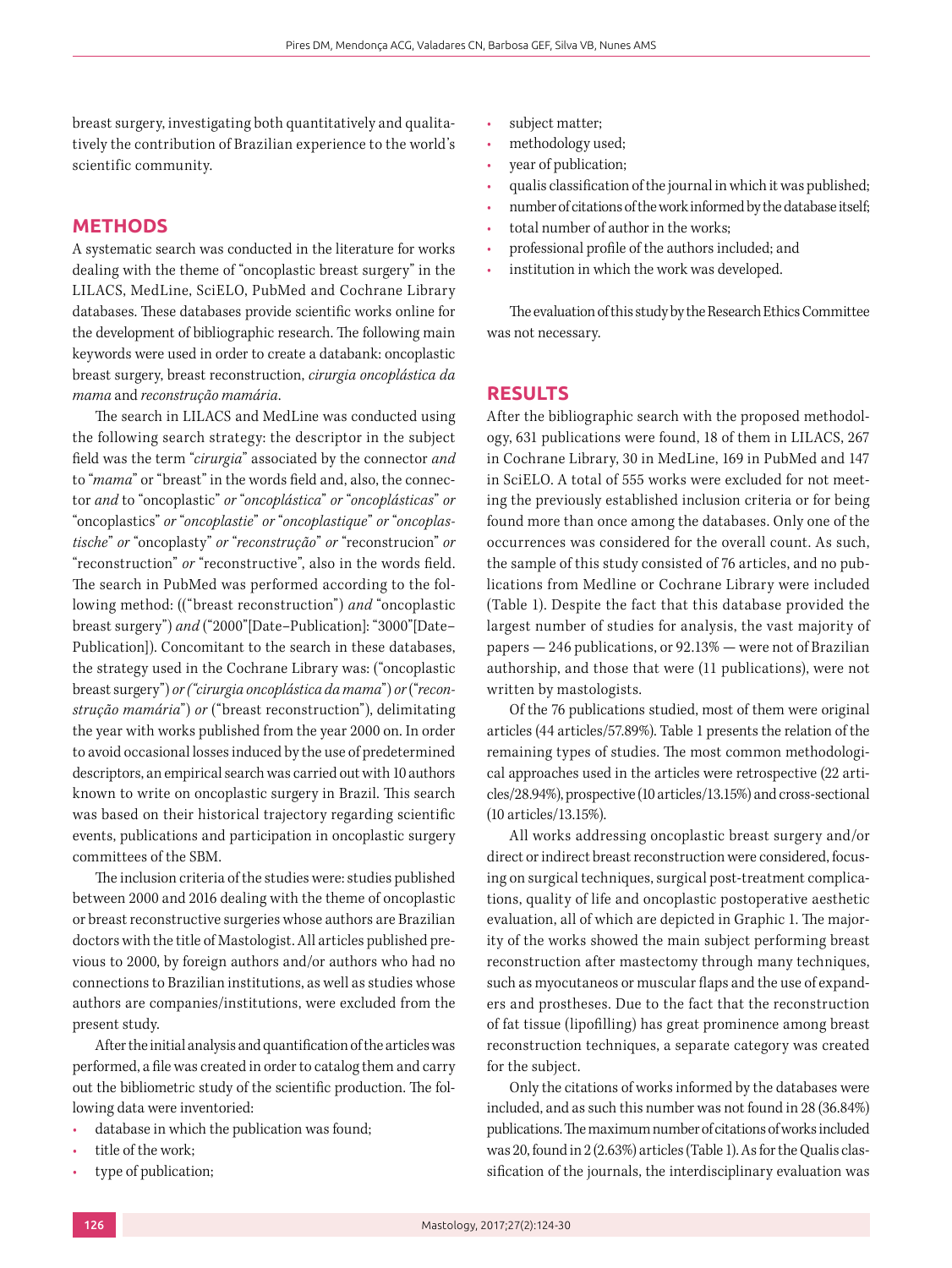considered, and when it was not available, the greatest categorization in Medicine was considered (Graphic 2).

Regarding the year of publication, it was observed that in the years 2007, 2012, 2013 and 2015 there were a greater number

| Number of<br>citations<br>(quantity/<br>percentage) | Type of<br>publication<br>(quantity/<br>percentage) | <b>Articles found in the</b><br>databases (quantity/<br>percentage) |
|-----------------------------------------------------|-----------------------------------------------------|---------------------------------------------------------------------|
| 1 citation<br>(15/19.73)                            | Original article<br>(44/57.89)                      | Cochrane<br>Library (0/0)                                           |
| 2 citations<br>(9/11.84)                            | Updated article<br>(5/6.57)                         | <b>LILACS</b><br>(1/1.31)                                           |
| 3 citations<br>(8/10.52)                            | Opinion article<br>(3/3.94)                         | SciELO<br>(15/19.76)                                                |
| 4 citations<br>(2/2.63)                             | Response article<br>(1/1.31)                        | MedLine<br>(0/0)                                                    |
| 5 citations<br>(3/3.94)                             | Review article<br>(8/10.52)                         | PubMed<br>(60/78.94)                                                |
| 6 citations<br>(2/2.63)                             | Letter to the<br>editor (5/6.57)                    |                                                                     |
| 7 citations<br>(2/2.63)                             | Editorial<br>(1/1.31)                               |                                                                     |
| 8 citations<br>(1/1.31)                             | Case report<br>(5/6.57)                             |                                                                     |
| 11 citations<br>(1/1.31)                            | Clinical trial<br>(2/2.63)                          |                                                                     |
| 12 citations<br>(1/1.31)                            | Audiovisual<br>(1/1.31)                             |                                                                     |
| 13 citations<br>(1/1.31)                            | Not informed<br>(1/1.31)                            |                                                                     |
| 17 citations<br>(1/1.31)                            |                                                     |                                                                     |
| 20 citations<br>(02/2.63)                           |                                                     |                                                                     |
| Not found<br>(28/36.84)                             |                                                     |                                                                     |

Table 1. General characteristics of the included articles.



Graphic 1. Subjects approached by the publications included.

of productions, with 8 (10.52%), 11 (14.47%), 10 (13.15%) and 9 (11.84%) papers published, respectively. Table 2 describes the amount of publications per year in relation to the database and the overall count.

The maximum number of authors in a single study was 17 (1.31%), the minimum was only 1 (1.31%). The mean number of authors per article was 8.48. A total of 59 different authors were found. Among them, 7 (11.86%) had a PhD, 22 (37.28%) were doctors, 12 (20.33%) held a master's degree and 18 (30.50%) were just specialists. Among the authors found, the



Graphic 2. Qualis classification of the journal.

| Table 2. Number of annual publications according to the data- |  |  |
|---------------------------------------------------------------|--|--|
| bases researched.                                             |  |  |

| Year         | PubMed         | <b>SciELO</b>  | <b>LILACS</b> | <b>Total number of</b><br>articles quantity/<br>percentage |
|--------------|----------------|----------------|---------------|------------------------------------------------------------|
| 2000         |                |                |               |                                                            |
| 2001         |                | 1              |               | 1/1.31                                                     |
| 2002         | 1              |                |               | 1/1.31                                                     |
| 2003         | $\overline{c}$ |                |               | 2/2.63                                                     |
| 2004         |                |                |               |                                                            |
| 2005         | 3              |                |               | 3/3.94                                                     |
| 2006         | 2              | 1              |               | 3/3.94                                                     |
| 2007         | 7              | 1              |               | 8/10.52                                                    |
| 2008         | $\overline{c}$ | 1              |               | 3/3.94                                                     |
| 2009         | $\overline{c}$ | 1              | 1             | 4/5.26                                                     |
| 2010         | $\overline{c}$ | 3              |               | 5/6.57                                                     |
| 2011         | 5              | 1              |               | 6/7.89                                                     |
| 2012         | 8              | 3              |               | 11/14.47                                                   |
| 2013         | 8              | $\overline{c}$ |               | 10/13.15                                                   |
| 2014         | 6              |                |               | 6/7.89                                                     |
| 2015         | 8              | 1              |               | 9/11.84                                                    |
| 2016         | 4              |                |               | 4/5.26                                                     |
| <b>TOTAL</b> | 60             | 15             | 1             | 76/100.00                                                  |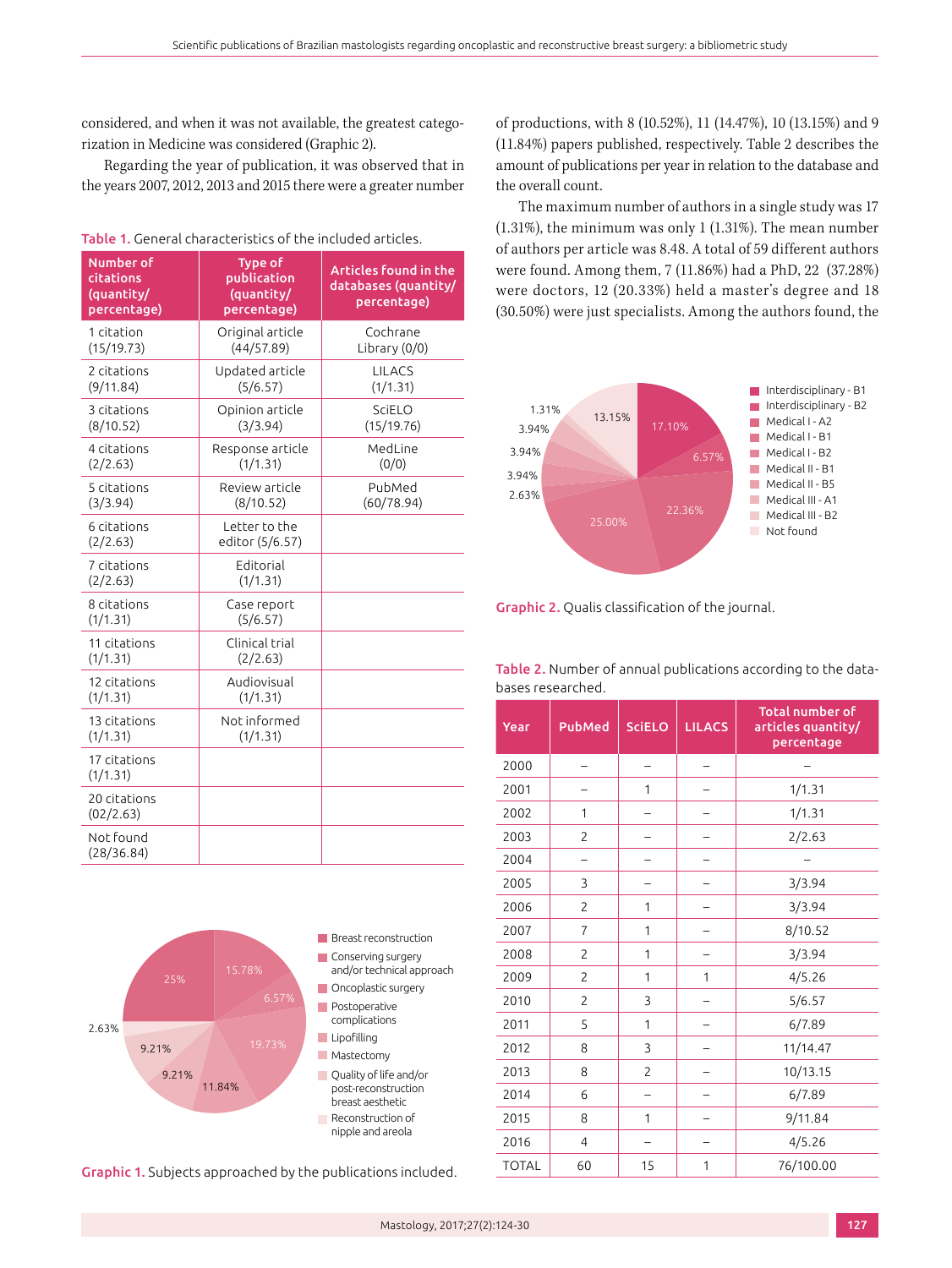characteristics of five that produced the most are presented in Table 3.

The articles constituting the scope of this study represented 23 institutions, among which include: Brazilian public hospitals (26.08%), private hospitals (8.69%) and philanthropic hospitals (8.69%), and Brazilian public (26.08%) and private (8.69%) universities, in addition to Brazilian (8.69%) and international (13.04%) institutes. Seven articles represented more than one institution, and 21 of them did not inform the institution where the work was carried out. The institution most often represented by the author was the European Institute of Oncology, in Milan, Italy, especially in scientific productions on prevention, early diagnosis and effective treatment of cancer.

# **DISCUSSION**

The increasing interest of specialists and the scientific community as a whole in quantitative and qualitative indicators, justifies the need to create mediums for which scientific production may be managed and attested, especially with the growing emergence of research development and funding agencies. Research in this area is a new niche of work for doctors and other health professionals. The creation of databases has an important role in the gathering, selection and evaluation of journals that disseminate scientific production<sup>18</sup>. In this regard, bibliometric analyses are a way to quantify scientific production over time and to evaluate the impact of publications in the scientific community<sup>16</sup>.

Despite the various purposes of a bibliometric study, it has been observed that the development of this kind of study is unusual both in Brazilian and international medical literature, particularly when it comes to themes related to the surgical area, such as breast surgery. As an example of this, in the present study, no publications of bibliometric nature were found.

By analyzing the number of productions published per year on the studied theme, a growing tendency in the amount of publications up until 2012 was observed. This was the year with the highest number of articles. From this year on, there was a stabilizing trend in the number of productions, despite the reduction in 2014. This relation denotes a growing appreciation of the theme among Brazilian mastologists.

It should be noted that almost half of the authors who produced the articles reviewed in this study consist of doctors and PhD doctors. This shows that Brazilian mastologists that work with scientific production are increasingly interested in the topic. They are always searching for technical and scientific improvement, which positively interferes and impacts the practical aspects of their specialty. Clear proof of this new way of thinking is the number of productions submitted to the last Goiânia Breast Cancer Symposium, held in the country in May of 2016. When compared to the same event held in 2010, a significantly higher number of works were registered (from 30, in 2010, to 165, in 2016) and participants (from 120, in 2010, to 488, in 2016) were observed<sup>19</sup>.

Similar to a bibliometric study on public health and epidemiology carried out between 2000 and 2012 in Germany, most

| <b>Author</b>                   | Quantity of<br>publications | Year(s) with<br>the highest<br>production                   | <b>Current afiliation</b>                                                                                                                                                                                                                                                                                                                  |
|---------------------------------|-----------------------------|-------------------------------------------------------------|--------------------------------------------------------------------------------------------------------------------------------------------------------------------------------------------------------------------------------------------------------------------------------------------------------------------------------------------|
| Mario Rietjens                  | 45                          | 2015 and 2012,<br>with 7 publications<br>each year          | European Institute of Oncology; State University of Milan, Italy;<br>European Breast Academy; European School of Abdominopelvic Surgery<br>in Ginecologic Oncology.                                                                                                                                                                        |
| Angelo Gustavo<br>Zucca Matthes | 9                           | 2016, 2013 and<br>2012, with 2<br>publications<br>each year | Departamento de Mastologia e Reconstrução do Hospital de Câncer de<br>Barretos, Brazil; Centro de Treinamento em Cirurgia Oncoplástica do<br>Hospital de Câncer de Barretos, Brazil; Fundação Pio XII, Brazil.                                                                                                                             |
| Cícero de Andrade<br>Urban      | 9                           | 2016 and 2008,<br>with 2 publications<br>each year          | Sociedade Brasileira de Mastologia;<br>Hospital Santa Cruz, Rio de Janeiro, Brazil;<br>Universidade Positivo, Brazil; Conselho Regional de Medicina do Paraná, Brazil;<br>Hospital de Clínicas da Universidade Federal do Paraná, Brazil;<br>Santa Casa de Misericórdia de Curitiba, Brazil;<br>Hospital Nossa Senhora das Graças, Brazil. |
| Fabrício Palermo<br>Brenelli    | 8                           | 2011, 2009 and<br>2007, with 2<br>publications<br>each year | Universidade Estadual de Campinas, Brazil.                                                                                                                                                                                                                                                                                                 |
| Ruffo Freitas- Junior           | 6                           | No year had a<br>greater number<br>of publications          | Hospital Araújo Jorge da Associação de Combate ao Câncer em Goiás, Brazil;<br>Universidade Federal de Goiás, Brazil;<br>Sociedade Brasileira de Mastologia.                                                                                                                                                                                |

#### Table 3. Authors with the highest number of publications on the subject.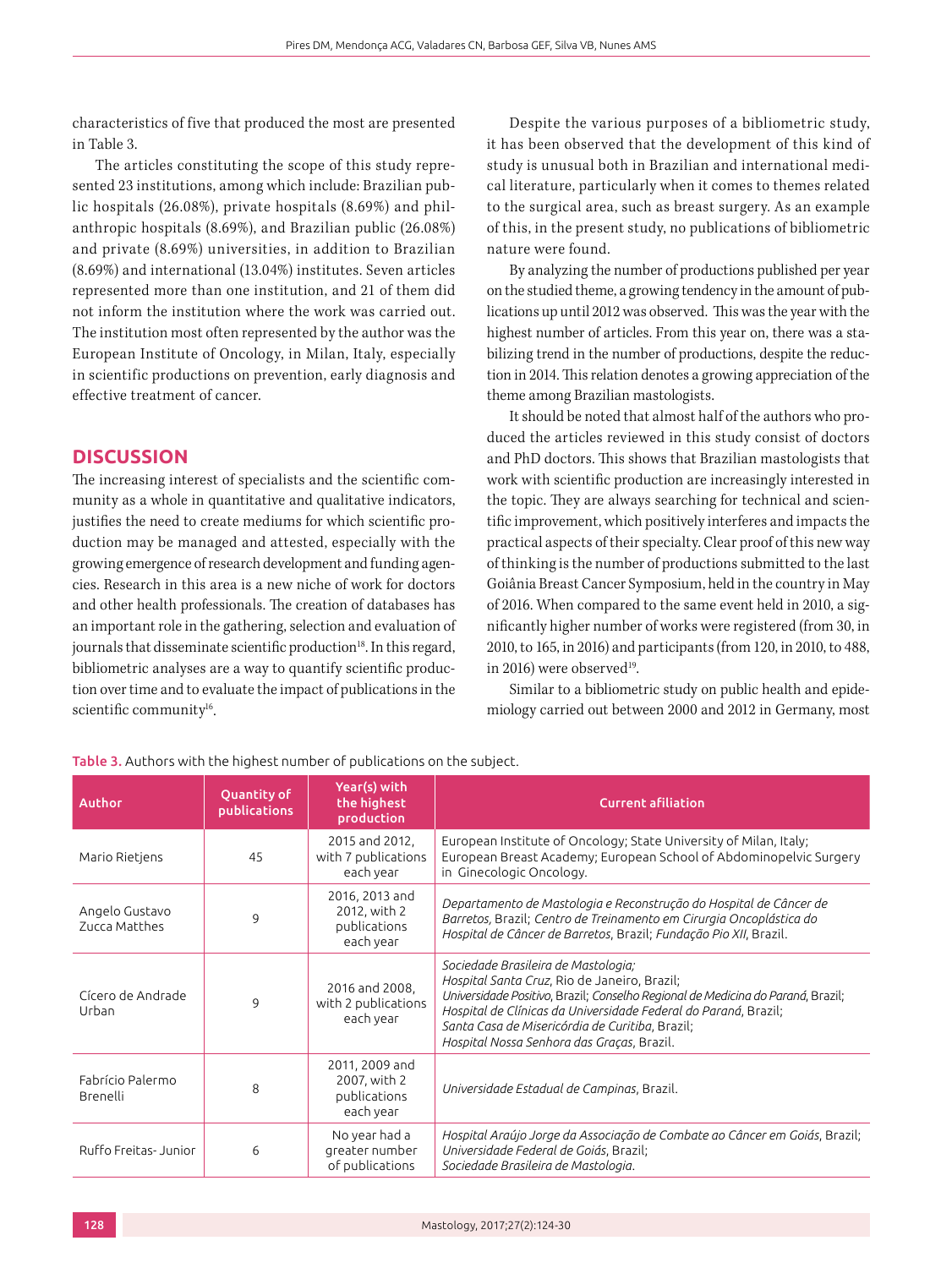works included in the present study were so-called original articles. In addition, this same study showed that Brazil figures among the five countries with the highest scientific production in the world on the themes analyzed by the authors<sup>20</sup>.

When analyzing the data in the present study, it was observed that a significant number of articles were published by high quality journals (Qualis classification – A1, A2 and B1), which means the productions considered here are consistent and demonstrate a good performance in the scientific community, despite the low number of citations informed by the databases. Another aspect to be noted is the fact that most articles are from PubMed, a database offered by the National Library of Medicine of the United States, a database which brings together the leading journals worldwide. This allows us to infer that the studies conducted by Brazilian researchers are important in the medical literature relating to oncoplastic and breast reconstruction surgeries.

No similar studies were found with the same research proposal, thus making this a pioneering study, and proving the importance of the contribution that national experience in oncoplastic and breast reconstruction surgeries has given to the world's scientific community in reporting the production levels of Brazilian mastologist authors. Possible limitations include the fact that many Brazilian authors' resumes found on the Lattes Platform were outdated or incomplete, which may have limited their evaluation. Another limitation regards how the institutions involved were determined, which may have reduced the credibility of the entities that promote the expansion of scientific knowledge.

#### **CONCLUSION**

The works that contain a bibliometric methodological approach constitute an important scientific tool that reveal patterns and trends for research, in addition to sources for obtaining data. The present study points toward a constant evolution in the participation of Brazilian mastologists as authors in the development of studies regarding oncoplastic and breast reconstruction surgeries. As for research persepectives, the temporal evolution of publications demonstrates an increasing interest of mastologists in the theme, indicating a possible growth in the area. Thus, the results presented may serve as a stimulus for other mastologists to learn about the subject and to prepare for this procedure which, when performed, is extremely important for the physical, psychological and sexual well-being of women.

#### **REFERENCES**

- 1. Brasil. Ministério da Saúde. Instituto Nacional de Câncer José Alencar Gomes da Silva (INCA). Estimativa 2016: Incidência de Câncer no Brasil. Rio de Janeiro: INCA; 2015.
- 2. Haloua MH, Krekel NMA, Winters HAH, Rietveld DHF, Meijer SB, Frank W, et al. A systematic review of oncoplastic breastconserving surgery: current weaknesses and future prospects. Ann Surg. 2013;257(4):609-20.
- 3. Fisher B, Anderson S, Bryant J, Margolese RG, Deutsch M, Fisher ER, et al. Twenty-year follow-up of a randomized trial comparing total mastectomy, lumpectomy, and lumpectomy plus irradiation for the treatment of invasive breast cancer. New Eng J Med. 2002;347(16):1233-41.
- 4. Fisher B, Jeong J-H, Anderson S, Bryant J, Fisher ER, Wolmark N. Twenty-five-year follow-up of a randomized trial comparing radical mastectomy, total mastectomy, and total mastectomy followed by irradiation. New Eng J Med. 2002;347(8):567-575.
- 5. Veronesi U, Cascinelli N, Mariani L, Greco M, Saccozzi R, Luini A, et al.Twenty-year follow-up of a randomized study comparing breast-conserving surgery with radical mastectomy for early breast cancer. New Eng J Med. 2002;347(16):1227-32.
- 6. Audretsch WP, Rezai M, Kolotas C, Zamboglou N, Schnabel T, Bojar H. Tumor-Specific Immediate Reconstruction in Breast Cancer Patients. Perspect Plast Surg. 1998;11(1):71-100.
- 7. Paredes CG, Pessoa SGP, Peixoto DTT, Amorim DN, Araújo JS, Barreto PRA. Impacto da reconstrução mamária na qualidade de vida de pacientes mastectomizadas atendidas no Serviço de Cirurgia Plástica do Hospital Universitário Walter Cantídio. RevBrasCirPlást. 2013;28(1):100-4.
- 8. Furlan VLA, Sabino Neto M, Abla LEF, Oliveira CJR, LimaAC, Ruiz BFO, et al. Qualidade de vida e autoestima de pacientes mastectomizadas submetidas ou não a reconstrução de mama. RevBrasCirPlást. 2013;28(2):264-9.
- 9. Sheppard LA, Ely S. Breast Cancer and Sexuality. Breast J. 2008;14(2):176-81.
- 10. Piper M, Peled AW, Sbitany H. Oncoplastic breast surgery: current strategies. Gland Surgery. 2015;4(2):154-63.
- 11. Down SK, Jha PK, Burger A, Hussien MI. Oncological Advantages of Oncoplastic Breast-Conserving Surgery in Treatment of Early Breast Cancer. Breast J. 2013;19(1):56-63.
- 12. Emiroğlu M, Sert İ, İnal A. The Role of Oncoplastic Breast Surgery in Breast Cancer Treatment. Breast J. 2015;11(1):1-9.
- 13. Urban C, Freitas-Junior R, Zucca-Matthes G, Biazús JV, Brenelli FP, Pires DM, et al. Cirurgia oncoplástica e reconstrutiva da mama: Reunião de Consenso da Sociedade Brasileira de Mastologia. Rev Bras Mastol. 2015;25(4):118-24.